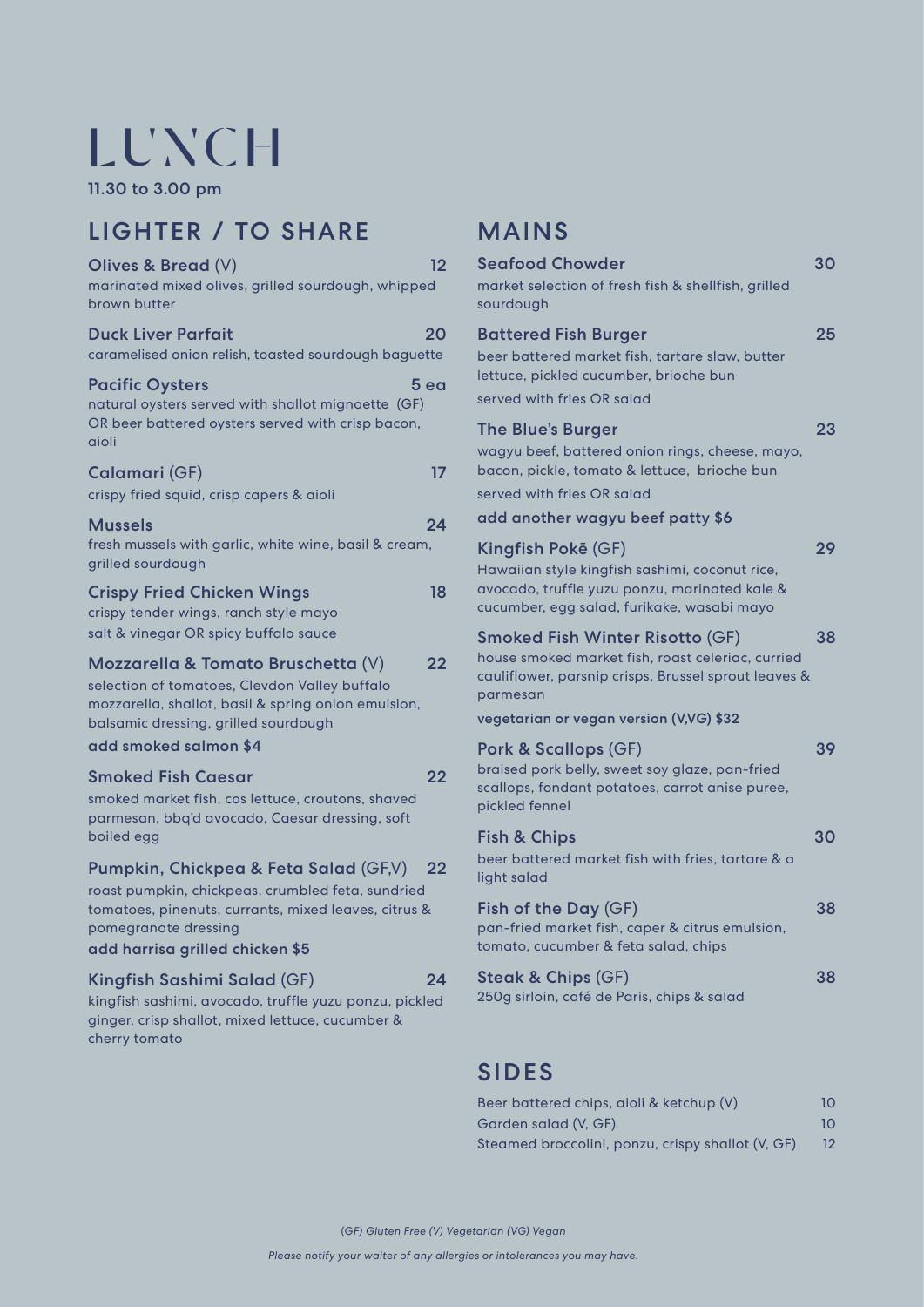## **DINNER**

5.30PM to CLOSE

## STARTERS / TO SHARE

| Olives & Bread (V)<br>marinated mixed olives, grilled sourdough, whipped<br>brown butter                                                                                                       | 12 |
|------------------------------------------------------------------------------------------------------------------------------------------------------------------------------------------------|----|
| <b>Duck Liver Parfait</b><br>caramelised onion relish, toasted sourdough baguette                                                                                                              | 20 |
| <b>Pacific Oysters</b><br>5 ea<br>natural oysters served with shallot mignonette (GF)<br>OR beer battered oysters served with crisp bacon,<br>aioli                                            |    |
| Calamari (GF)<br>crispy fried squid, crisp capers & aioli                                                                                                                                      | 17 |
| Kingfish Sashimi (GF)<br>marinated kale, avocado, truffle yuzu ponzu, furikake<br>seasoning, wasabi mayo, nori chips                                                                           | 24 |
| <b>Mussels</b><br>fresh mussels with garlic, white wine, basil and<br>cream, grilled sourdough                                                                                                 | 24 |
| <b>Smoked Fish Caesar</b><br>smoked market fish, cos lettuce, croutons, shaved<br>parmesan, bbq'd avocado, Caesar dressing, soft<br>boiled egg                                                 | 22 |
| <b>Beef Steak Tartare</b><br>marinated & finely chopped eye fillet, Mount Eliza<br>cheddar toastie, dijonnaise                                                                                 | 26 |
| <b>Seafood Chowder</b><br>market selection of fresh fish & shellfish, grilled<br>sourdough                                                                                                     | 24 |
| Mozzarella & Tomato Bruschetta (V)<br>tomatoes, Clevdon Valley buffalo mozzarella, shallot,<br>basil & spring onion emulsion, balsamic dressing,<br>grilled sourdough<br>add smoked salmon \$4 | 22 |

### MAINS

| 200g Angus Eye Fillet (GF)                                                                                                                                                                                 | 44 |
|------------------------------------------------------------------------------------------------------------------------------------------------------------------------------------------------------------|----|
| 250g Grass Fed Sirloin (GF)<br>served with potato and leek gratin, green beans,<br>creamy oyster mushroom and basil sauce, piperade<br>& jus                                                               | 39 |
| <b>Braised Beef Cheek (GF)</b><br>slow braised beef cheek, potato & parmesan puree,<br>candied orange peel, watercress & toasted hazelnuts                                                                 | 39 |
| Pork & Scallops (GF)<br>braised pork belly, sweet soy glaze, pan-fried<br>scallops, fondant potatoes, carrot anise puree,<br>pickled fennel & watercress                                                   | 39 |
| Lamb Rack & Smoked Lamb Rump (GF)<br>pan-roasted lamb rack & smoked lamb rump, braised<br>carrot barrels, almond dukkah, buffalo milk curd,<br>kalamata olives & jus                                       | 44 |
| <b>Orange &amp; Honey Glazed Duck</b><br>crisp glazed duck breast, confit duck leg, parsnip<br>puree, roast celeriac & mushroom fricasee, beetroot<br>relish                                               | 42 |
| <b>Smoked Fish Winter Risotto (GF)</b><br>house smoked market fish, roast celeriac, curried<br>cauliflower, parsnip crisps, Brussel sprout leaves &<br>parmesan<br>vegetarian or vegan version (V,VG) \$32 | 38 |
| Fish of the Day (GF)<br>pan-fried market fish, parsnip & fennel puree,<br>broccoli cous cous, currants & pinenuts, madras<br>beurre blanc                                                                  | 42 |

## SIDES

| Beer battered chips, aioli & ketchup (V)          | 10. |  |
|---------------------------------------------------|-----|--|
| Garden salad (V. GF)                              | 10  |  |
| Steamed broccolini, ponzu, crispy shallot (V, GF) | 12  |  |

(*GF) Gluten Free (V) Vegetarian (VG) Vegan*